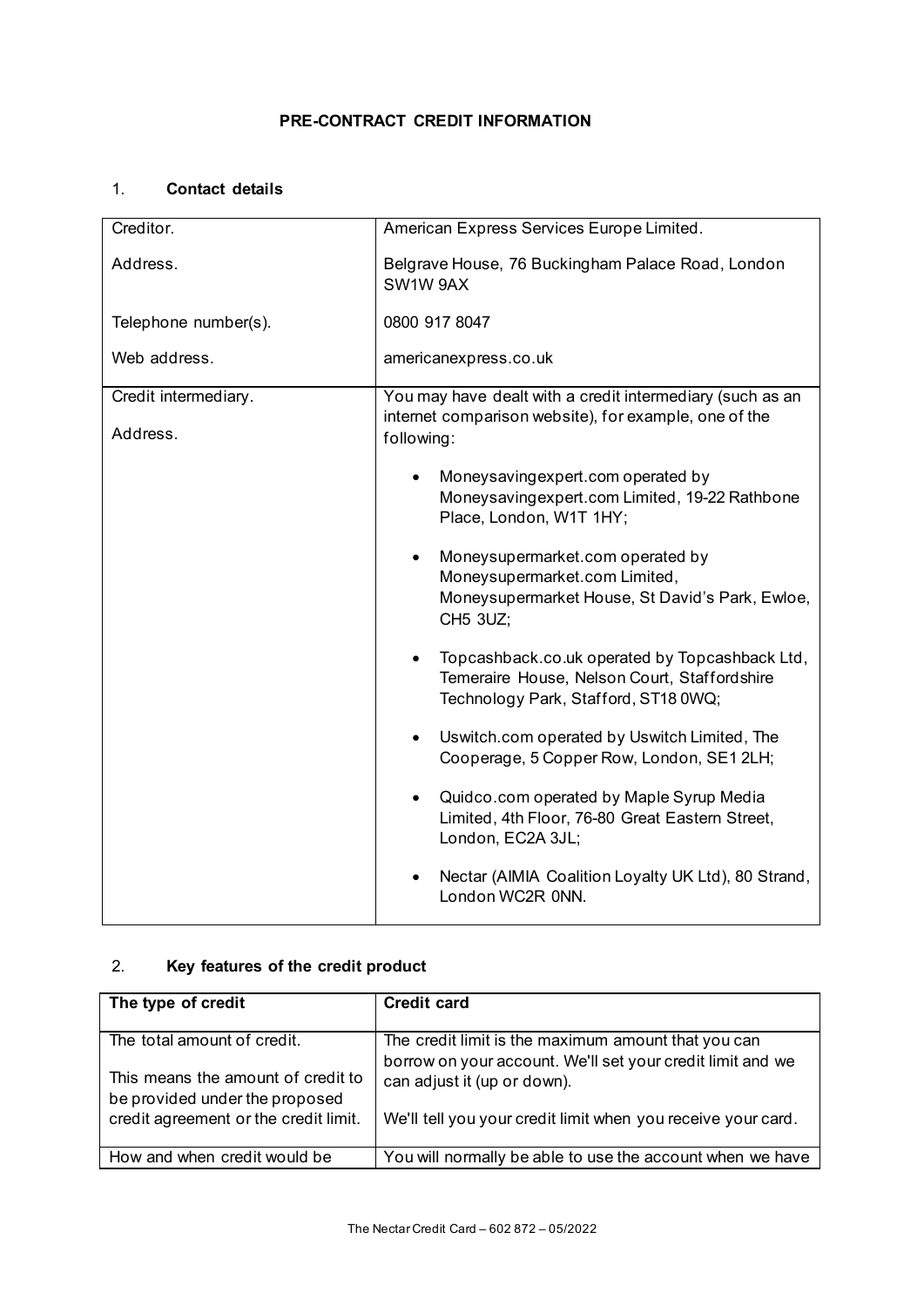| provided.                                | sent you your card.                                                                                                                                                                                                                                                                                                                                                                                                                                                                                                                                                                                                                                                                        |
|------------------------------------------|--------------------------------------------------------------------------------------------------------------------------------------------------------------------------------------------------------------------------------------------------------------------------------------------------------------------------------------------------------------------------------------------------------------------------------------------------------------------------------------------------------------------------------------------------------------------------------------------------------------------------------------------------------------------------------------------|
|                                          | You may use the card up to your credit limit for purchases<br>and, if we tell you, for balance/money transfers, cash<br>advances and other types of transaction we may allow.                                                                                                                                                                                                                                                                                                                                                                                                                                                                                                              |
| The duration of the credit<br>agreement. | This agreement doesn't have a fixed end date. It will<br>continue until you or we close your account in accordance<br>with the terms of the agreement.                                                                                                                                                                                                                                                                                                                                                                                                                                                                                                                                     |
| Repayments.                              | The minimum payment will be the higher of the following<br>amounts:                                                                                                                                                                                                                                                                                                                                                                                                                                                                                                                                                                                                                        |
|                                          | (1) £25 (or the total amount you owe if less); or                                                                                                                                                                                                                                                                                                                                                                                                                                                                                                                                                                                                                                          |
|                                          | (2) an amount equal to interest, default fees, repayment<br>protection insurance applied to your current months<br>statement, and 1/12th of any annual cardmembership fee<br>or the full monthly fee (if applicable to the product you hold)<br>plus 2% of the amount you owe on the account,                                                                                                                                                                                                                                                                                                                                                                                              |
|                                          | unless you are in a Financial Relief Programme.                                                                                                                                                                                                                                                                                                                                                                                                                                                                                                                                                                                                                                            |
|                                          | You can always pay more than the minimum payment to<br>reduce the amount you owe and the amount of interest you<br>have to pay.                                                                                                                                                                                                                                                                                                                                                                                                                                                                                                                                                            |
|                                          | We will show your minimum payment on your statements.                                                                                                                                                                                                                                                                                                                                                                                                                                                                                                                                                                                                                                      |
| Financial Relief Programmes.             | In the event of you experiencing financial difficulties, we<br>may offer you reduced minimum payments for a limited<br>period (a 'Financial Relief Programme'). This may also be<br>accompanied by financial relief in the form of a reduction of<br>the interest rates applicable to your account.                                                                                                                                                                                                                                                                                                                                                                                        |
|                                          | We will confirm any conditions attached to your Financial<br>Relief Programme with you in writing, including details of<br>how your minimum payment is calculated together with any<br>specific duration. We will then update you using your<br>periodic statements, including when your Financial Relief<br>Programme will come to an end. The minimum payment<br>amount will always be at least equal to any interest, default<br>fees and 1/12th of any annual cardmembership fee or the<br>full monthly fee (if applicable to the product you hold) plus<br>1% of the amount you owe on the account upon entry into<br>the Financial Relief Programme (subject to a minimum of<br>£5). |
|                                          | If you miss two or more payments whilst benefitting from a<br>Financial Relief Programme you may lose these benefits.                                                                                                                                                                                                                                                                                                                                                                                                                                                                                                                                                                      |
|                                          | When a Financial Relief Programme ends (either because<br>you have exited from the Programme or because the<br>programme period has come to an end) your minimum<br>payments will be calculated as prior to your entry into the<br>Financial Relief Programme.                                                                                                                                                                                                                                                                                                                                                                                                                             |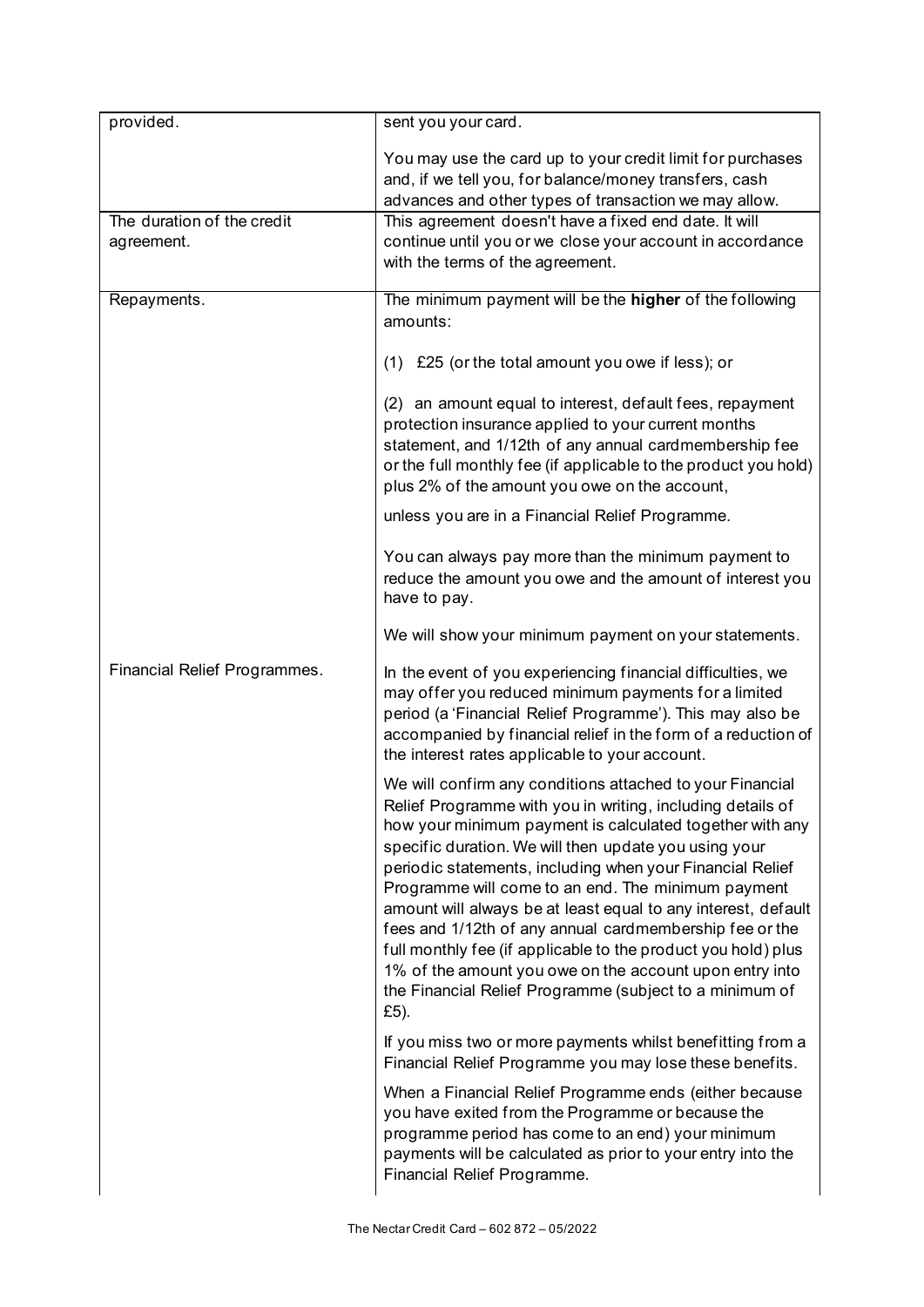| Your repayments will pay off what<br>you owe in the following order.                 | If the amount you pay in a month is less than the full<br>amount you owe, we'll use any payment you make to pay<br>off arrears before any other amounts you owe us.<br>We'll then pay off amounts you owe at the highest interest<br>rates before amounts charged at lower interest rates and<br>we'll apply payments to amounts that have appeared on<br>your statements before amounts that have not yet<br>appeared on your statements. |
|--------------------------------------------------------------------------------------|--------------------------------------------------------------------------------------------------------------------------------------------------------------------------------------------------------------------------------------------------------------------------------------------------------------------------------------------------------------------------------------------------------------------------------------------|
| The total amount you will have to                                                    | £1,373.24                                                                                                                                                                                                                                                                                                                                                                                                                                  |
| pay.<br>This means the amount you have<br>borrowed plus interest and other<br>costs. | When this agreement is made, we don't know how much<br>you will actually pay, or the cost, because this depends on<br>how much you borrow, how quickly you repay it and<br>whether we make any changes to interest rates or charges<br>or other terms (e.g. if we increase the minimum monthly<br>payment).                                                                                                                                |
|                                                                                      | For this reason, regulations require us to assume when we<br>work out the APR and Total Amount Payable that:                                                                                                                                                                                                                                                                                                                               |
|                                                                                      | you make one purchase of £1,200 at the start of<br>the agreement;                                                                                                                                                                                                                                                                                                                                                                          |
|                                                                                      | if a cardmembership fee applies, we charge it on<br>the date your account is opened and, for monthly<br>fees, on the same date each month;                                                                                                                                                                                                                                                                                                 |
|                                                                                      | there's no change in the interest rate and no other<br>$\bullet$<br>fees or charges apply; and                                                                                                                                                                                                                                                                                                                                             |
|                                                                                      | you repay any annual cardmembership fee on the<br>day we charge it to the account and everything else<br>in 12 equal monthly payments.                                                                                                                                                                                                                                                                                                     |

# 3. **Costs of the credit**

| The rates of interest which apply to | <b>Explaining Interest Rates</b>                                                                                                                                                                                                                                                                                                                                                                                                                                                         |
|--------------------------------------|------------------------------------------------------------------------------------------------------------------------------------------------------------------------------------------------------------------------------------------------------------------------------------------------------------------------------------------------------------------------------------------------------------------------------------------------------------------------------------------|
| the credit agreement.                | Simple Rates: Your simple interest rate is what we use to<br>work out how much interest you'll be charged each month.<br>It moves in line with the Bank of England Base Rate (we<br>call this the Base Rate as we explain below)-when the<br>Base Rate changes, you'll see your simple rate change by<br>exactly the same amount. Your simple rate is comprised of<br>two components – your Personal Rate (this is set out in the<br>"Simple Rate" definition, below) and the Base Rate. |
|                                      | Compounding Interest: We use your simple interest rate to<br>work out the interest we charge you. We calculate the<br>interest charge on unpaid transactions daily and then add<br>the interest to your account every month, when we produce<br>your statement. If you do not pay your balance in full each                                                                                                                                                                              |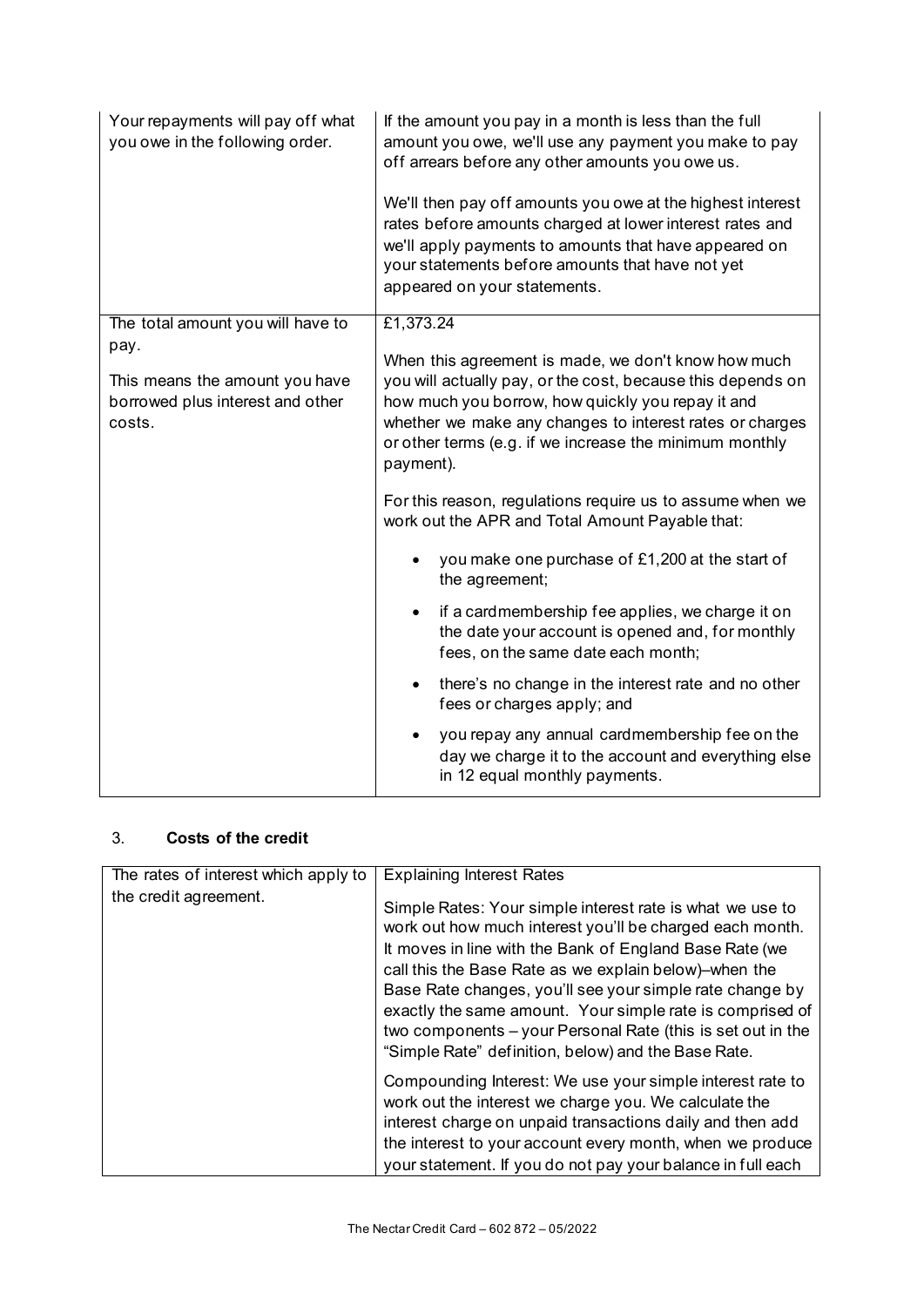| month we will charge interest on interest. This is called<br>'compounding'. Because this rate includes the payment of<br>interest on interest, it will be greater than your Simple Rate.<br>This means that whenever the Base Rate changes or there<br>is a change to your Personal Rate, the change in the<br>Compound Rate will be a little bigger than the change in<br>the Simple Rate.                              |                  |                                                                  |
|--------------------------------------------------------------------------------------------------------------------------------------------------------------------------------------------------------------------------------------------------------------------------------------------------------------------------------------------------------------------------------------------------------------------------|------------------|------------------------------------------------------------------|
|                                                                                                                                                                                                                                                                                                                                                                                                                          | Compound<br>Rate | <b>Simple Rate</b>                                               |
| Cash advance                                                                                                                                                                                                                                                                                                                                                                                                             | 32.4%            | 28.39%                                                           |
| <b>Balance</b><br>transfer/money<br>transfer                                                                                                                                                                                                                                                                                                                                                                             | 25.3%            | 22.81%                                                           |
| <b>All other</b><br>transactions<br>and amounts<br>charged to your<br>account<br>(including<br>purchases)                                                                                                                                                                                                                                                                                                                | 25.3%            | 22.81%                                                           |
| (1) a Personal Rate of 22.06% and (2) the prevailing Base<br>Rate (for these purposes this is assumed to be 0.75%).<br>"Base Rate" means the Bank of England Rate that is<br>regularly published by the Bank of England and may<br>change from time to time (or, if the Bank of England Base<br>Rate is no longer published, any replacement rate that we<br>reasonably select as the nearest equivalent rate to apply). |                  | The "Simple Rate" is a variable rate comprised of two parts      |
| Promotional and Financial Relief rates (where we<br>reduce the interest rate on any individual, group or type of<br>transaction)                                                                                                                                                                                                                                                                                         |                  |                                                                  |
| We'll tell you the rate, the duration and any other criteria<br>at the time of the promotion or entry into a Financial Relief<br>rate offer.                                                                                                                                                                                                                                                                             |                  | applicable to a promotional rate(s) or offer of financial relief |
| If you miss a payment, you may lose any promotional<br>rate(s) or the benefit of financial relief on your account.                                                                                                                                                                                                                                                                                                       |                  |                                                                  |
| relief comes to an end and thereafter our standard rate<br>applicable to each transaction type will apply, unless we<br>tell you a lower rate will apply.                                                                                                                                                                                                                                                                |                  | We will contact you before the promotional rate(s)/financial     |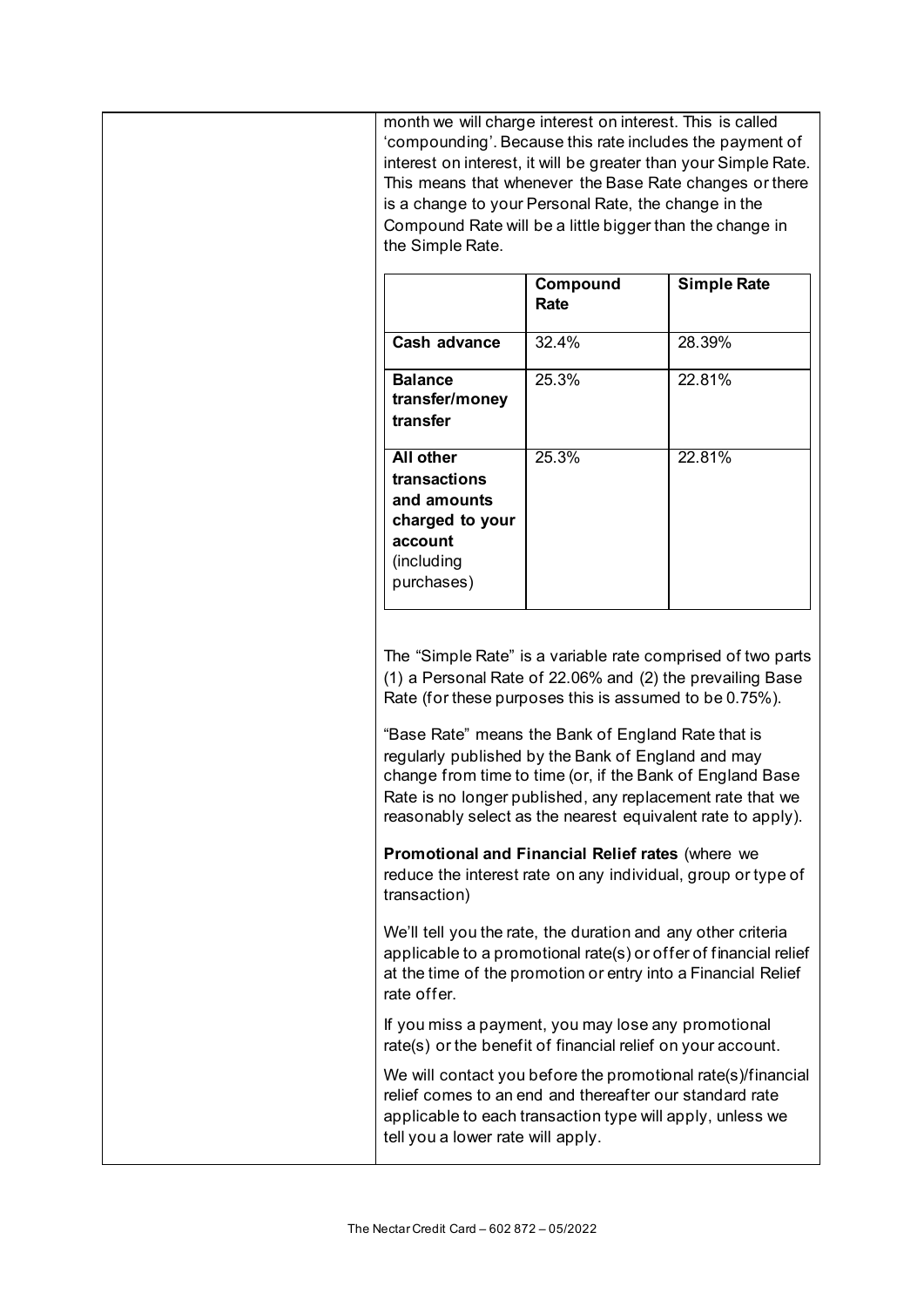|                                                                                               | <b>Changes</b>                                                                                                                                                                                                                                                                                                                                           |
|-----------------------------------------------------------------------------------------------|----------------------------------------------------------------------------------------------------------------------------------------------------------------------------------------------------------------------------------------------------------------------------------------------------------------------------------------------------------|
|                                                                                               | We may change the rates we charge as set out in your<br>agreement. This includes if we change our view of your<br>ability to repay us, for example, where there's a change in<br>your circumstances. The Simple Rate will also change in<br>line with changes in the Base Rate.                                                                          |
|                                                                                               | If we're changing your interest rate because the Base Rate<br>has changed, we will tell you of this on the monthly<br>statement before the change takes effect.                                                                                                                                                                                          |
|                                                                                               | If we're increasing your interest rate because we are<br>increasing your Personal Rate we'll give you at least 60<br>days' advance notice of the change. We'll do this by<br>including a message in your monthly statement, by writing<br>to or emailing you separately, through the online account<br>centre or in any other lawfully permitted manner. |
| Annual Percentage Rate of Charge<br>$(APR)$ .                                                 | $30.7\%$ .                                                                                                                                                                                                                                                                                                                                               |
| This is the total cost expressed as<br>an annual percentage of the total<br>amount of credit. | The APR is calculated using the same assumptions as for<br>calculating the total amount you will have to pay above.                                                                                                                                                                                                                                      |
| The APR is there to help you<br>compare different offers.                                     | If the APR were to be calculated using the interest rate<br>applicable to another form of drawdown, such as cash or<br>withdrawals, then the APR may be higher.                                                                                                                                                                                          |
| <b>Related costs</b>                                                                          |                                                                                                                                                                                                                                                                                                                                                          |
| Any other costs deriving from the<br>credit agreement.                                        | You'll pay the following charges, where applicable. We<br>have the right to waive all or part of any fee which applies<br>to your account:                                                                                                                                                                                                               |
|                                                                                               | <b>Standard charges</b>                                                                                                                                                                                                                                                                                                                                  |
|                                                                                               | The cardmembership fee for the first membership year is<br>£0. After the first membership year, the full<br>cardmembership fee of £25 will apply for each membership<br>year. We'll charge it on the first statement date and then<br>annually.                                                                                                          |
|                                                                                               | If you make a balance/money transfer, 3% of the amount of<br>each transfer.                                                                                                                                                                                                                                                                              |
|                                                                                               | If you obtain cash, 3% (or a minimum of £3) of any cash<br>amount.                                                                                                                                                                                                                                                                                       |
|                                                                                               | If you make a non-sterling transaction, 2.99% of the<br>amount after we've converted the transaction into Pounds<br>Sterling.                                                                                                                                                                                                                            |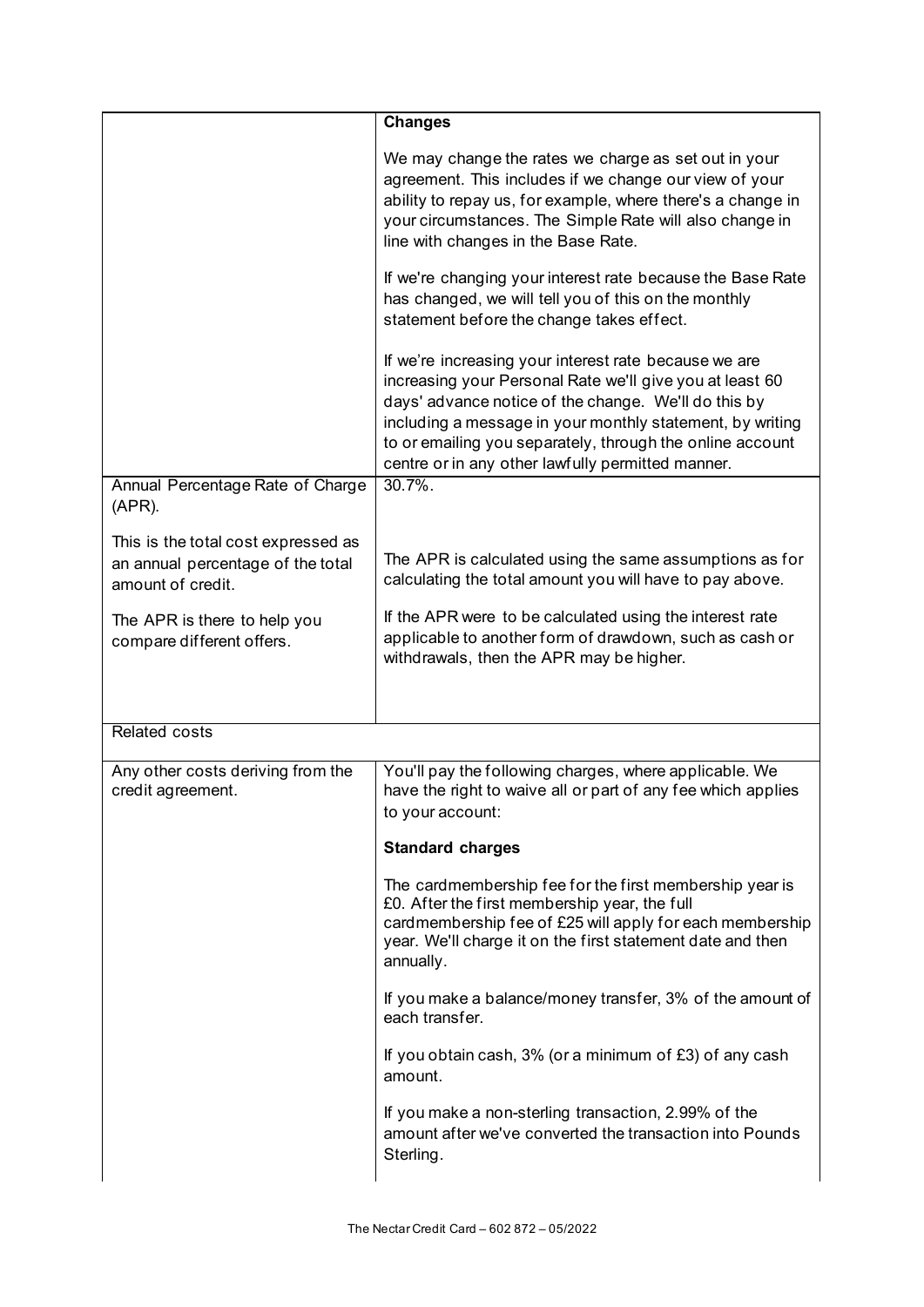|                                      | If you ask for an additional copy of your statement, £2.                                                                                                                                                                                                                                                                                                                                                                                                                                                                                                                                                                                                                                                                                           |
|--------------------------------------|----------------------------------------------------------------------------------------------------------------------------------------------------------------------------------------------------------------------------------------------------------------------------------------------------------------------------------------------------------------------------------------------------------------------------------------------------------------------------------------------------------------------------------------------------------------------------------------------------------------------------------------------------------------------------------------------------------------------------------------------------|
|                                      | Default charges                                                                                                                                                                                                                                                                                                                                                                                                                                                                                                                                                                                                                                                                                                                                    |
|                                      | For payments which are returned unpaid, £12.                                                                                                                                                                                                                                                                                                                                                                                                                                                                                                                                                                                                                                                                                                       |
|                                      | For taking action to collect amounts you owe us, we may<br>require you to pay our reasonable costs, including legal<br>costs.                                                                                                                                                                                                                                                                                                                                                                                                                                                                                                                                                                                                                      |
| Conditions under which the above     | <b>Changes</b>                                                                                                                                                                                                                                                                                                                                                                                                                                                                                                                                                                                                                                                                                                                                     |
| charges can be changed.              | We may change our charges for the reasons set out in<br>your agreement. We'll give you at least 30 days' advance<br>notice of the change, unless the change is not to your<br>disadvantage. In this case, we'll give you notice but we<br>may make the change more quickly. We'll always give you<br>details of when the change will take effect. If you don't<br>want to accept any change, then you can always end this<br>agreement by paying off all the amounts you owe us and<br>telling us to close your account. If you don't do this, we'll<br>assume you've accepted the change.                                                                                                                                                         |
| Costs in the case of late payments.  | If you're late in paying the minimum monthly payment, £12.                                                                                                                                                                                                                                                                                                                                                                                                                                                                                                                                                                                                                                                                                         |
|                                      | We won't charge this if your minimum payment is £12 or<br>less.                                                                                                                                                                                                                                                                                                                                                                                                                                                                                                                                                                                                                                                                                    |
|                                      | We won't charge interest on late payment fees or returned<br>payment fees, but we will charge interest on the<br>outstanding balance at the rates set out above.                                                                                                                                                                                                                                                                                                                                                                                                                                                                                                                                                                                   |
| Consequences of missing<br>payments. | If you repeatedly fail to pay minimum payments this could<br>have severe consequences for you. It could mean:                                                                                                                                                                                                                                                                                                                                                                                                                                                                                                                                                                                                                                      |
|                                      | if you miss a payment, you'll lose any promotional<br>interest rates on your account which means any<br>remaining promotional balances will be charged<br>interest at your standard rate;<br>you may lose any financial relief interest rates or<br>$\bullet$<br>Financial Relief Programmes on your account;<br>you have to pay additional charges or costs;<br>your credit rating may be affected, making it more<br>difficult or expensive to obtain credit; and<br>legal action (which could include getting a court<br>$\bullet$<br>order giving us the right to payment out of the sale<br>proceeds for your home or other property) or<br>bankruptcy proceedings may be taken against you<br>to recover any debt owed under this agreement. |

# 4. **Other important legal aspects**

| Right of withdrawal. | You have the right to withdraw from this agreement,        |
|----------------------|------------------------------------------------------------|
|                      | without giving any reason. This right begins the day after |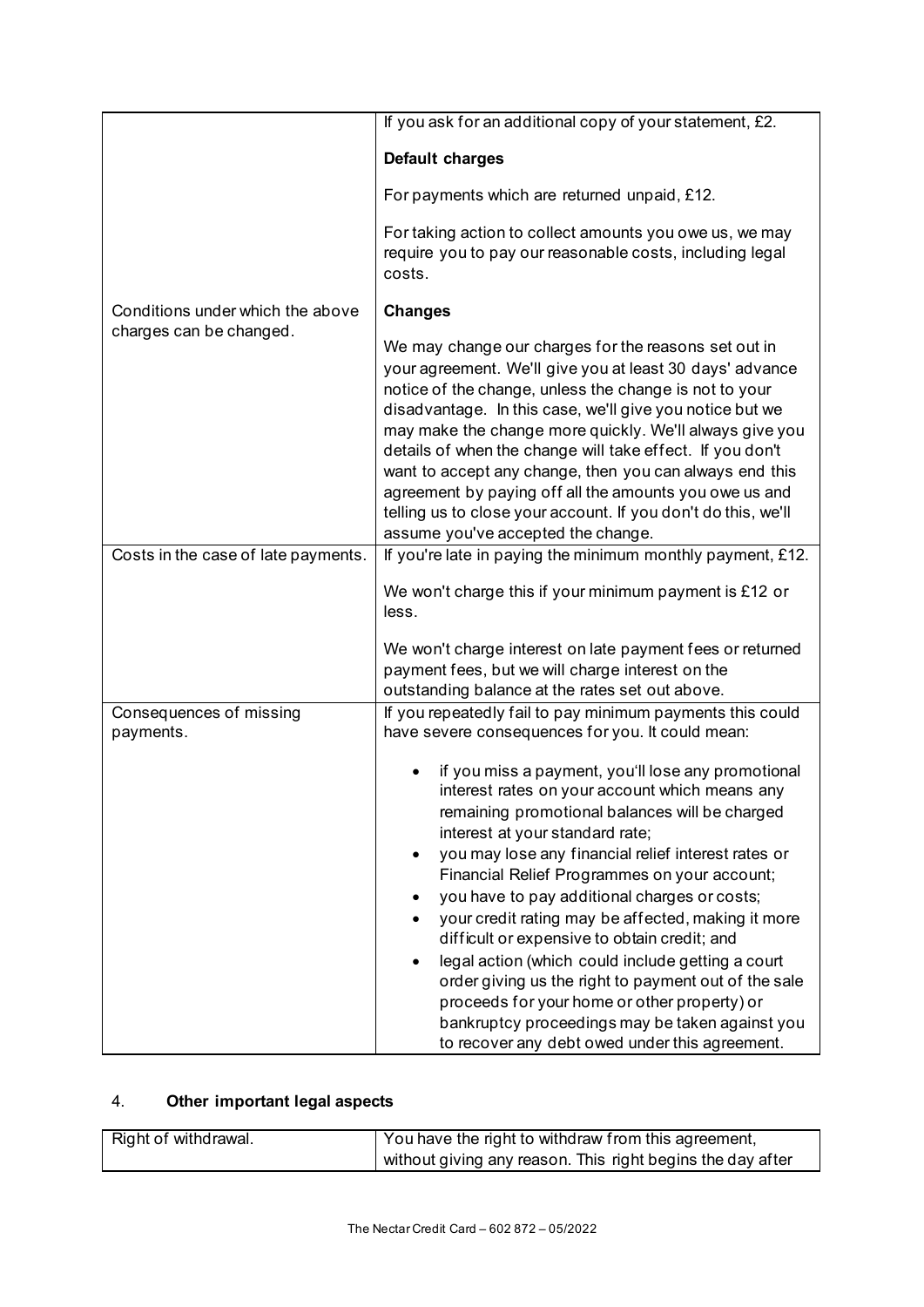|                                                                                                  | you receive your card and ends after 14 days.                                                                                                                                                            |
|--------------------------------------------------------------------------------------------------|----------------------------------------------------------------------------------------------------------------------------------------------------------------------------------------------------------|
| Early repayment.                                                                                 | You can repay all, or part, of the amount you have<br>borrowed at any time.                                                                                                                              |
| Consultation with a Credit                                                                       | We will inform you immediately and without charge if we                                                                                                                                                  |
| Reference Agency.                                                                                | reject your credit application on the basis of a consultation<br>with a Credit Reference Agency.                                                                                                         |
| Right to a draft credit agreement.                                                               | You have the right, upon request, to obtain a copy of the<br>draft credit agreement free of charge, unless we are                                                                                        |
|                                                                                                  | unwilling at the time of the request to proceed to the<br>conclusion of the credit agreement.                                                                                                            |
| The period of time during which the<br>creditor is bound by the pre-<br>contractual information. | This information sets out the terms for an agreement that<br>we could offer you today. We cannot guarantee that the<br>terms would be exactly the same if you applied for a card<br>on a different date. |

# 5. **Additional information in the case of distance marketing of financial services**

| a) concerning the creditor                                                                                                                   |                                                                                                                                                                                                                                                                                                     |
|----------------------------------------------------------------------------------------------------------------------------------------------|-----------------------------------------------------------------------------------------------------------------------------------------------------------------------------------------------------------------------------------------------------------------------------------------------------|
| Registration number.                                                                                                                         | Financial Services Register no. 661836.                                                                                                                                                                                                                                                             |
| The supervisory authority.                                                                                                                   | The Financial Conduct Authority, 12 Endeavour Square,<br>London E20 1JN.                                                                                                                                                                                                                            |
| b) concerning the credit agreement                                                                                                           |                                                                                                                                                                                                                                                                                                     |
| The law taken by the creditor as a<br>basis for the establishment of<br>relations with you before the<br>conclusion of the credit agreement. | The laws of England.                                                                                                                                                                                                                                                                                |
| The law applicable to the credit<br>agreement and/or the competent<br>court.                                                                 | This agreement is governed by the non-exclusive laws of<br>England and the courts of England shall have non-<br>exclusive jurisdiction over us and you.                                                                                                                                             |
| Language to be used in connection<br>with the credit agreement.                                                                              | We'll communicate with you at all times in English.                                                                                                                                                                                                                                                 |
| c) concerning redress                                                                                                                        |                                                                                                                                                                                                                                                                                                     |
| Access to out-of-court complaint<br>and redress mechanism.                                                                                   | If you're unhappy with the way we deal with your complaint<br>you may be able to refer your complaint to the Financial<br>Ombudsman Service by:<br>writing to Financial Ombudsman Service,<br>Exchange Tower, London E14 9SR;<br>calling 0800 023 4567 or 0300 123 9123; or<br>sending an email to: |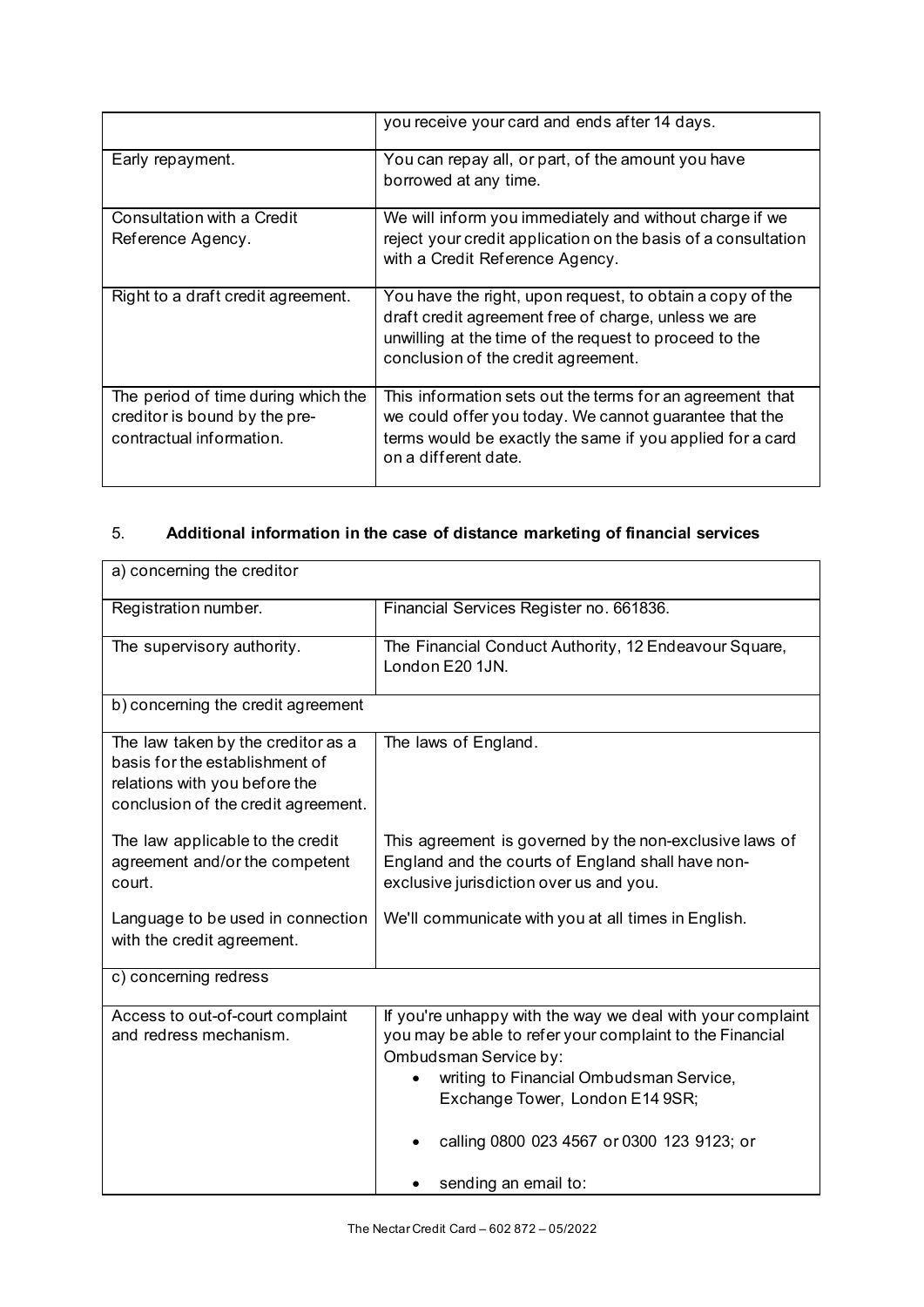| complaint.info@financial-ombudsman.org.uk                                                                         |
|-------------------------------------------------------------------------------------------------------------------|
| You can find out more about the Financial Ombudsman<br>service on their website at:<br>financial-ombudsman.org.uk |
| You can also make a complaint via the following website:<br>https://webgate.ec.europa.eu/odr                      |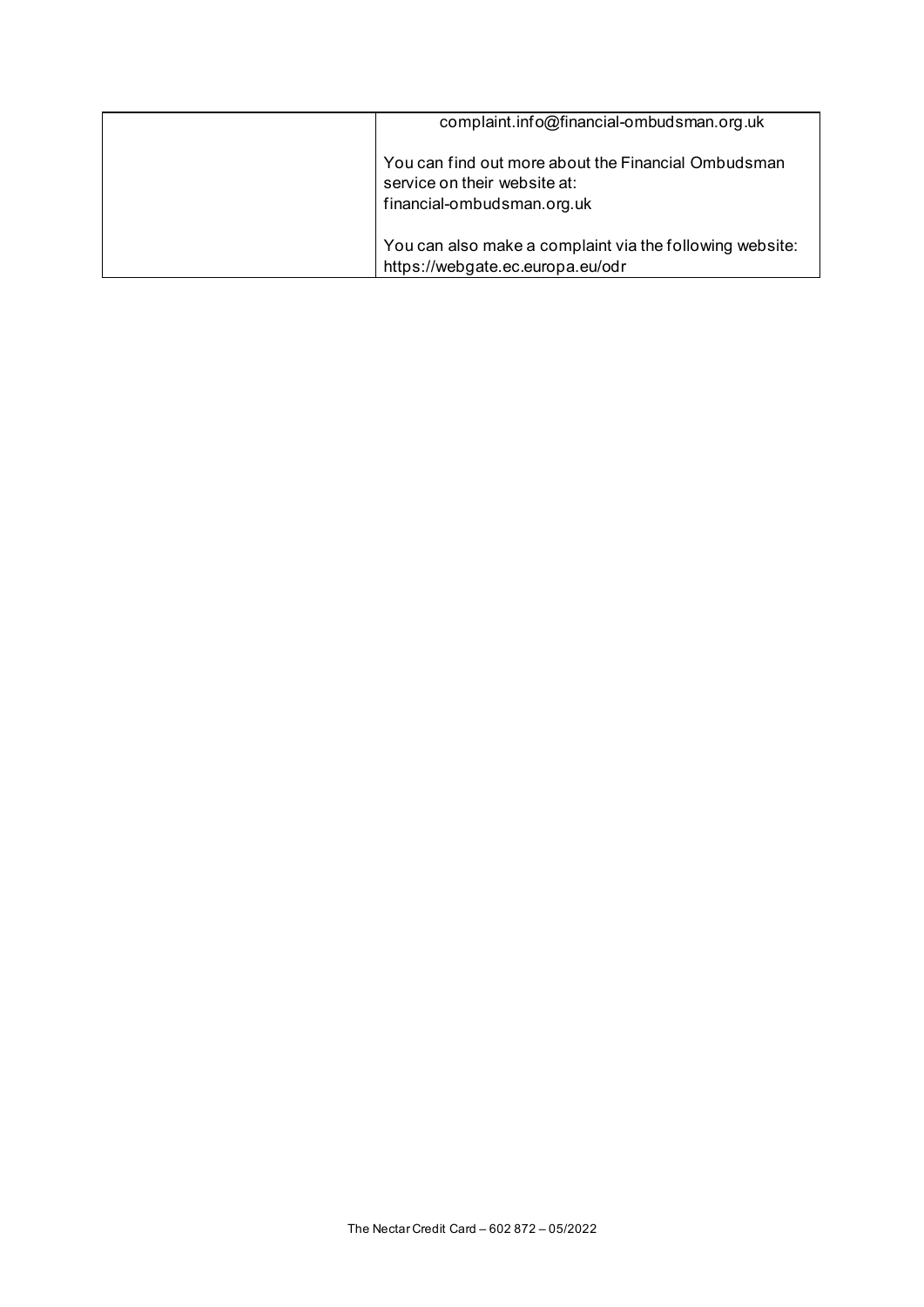## **KEY POINTS ABOUT YOUR CREDIT CARD AGREEMENT**

## **IS THIS CREDIT CARD RIGHT FOR YOU?**

We want you to make sure this credit card meets your needs before you sign your credit card agreement.

Please consider the Pre-Contract Credit Information we've provided and the points set out below. If we've given this to you in person, you can take it away to read.

If you have any questions or would like further information about your agreement, please go to our website (americanexpress.co.uk) or contact us on 0800 917 8047.

## **WHAT ARE THE KEY POINTS YOU SHOULD KNOW?**

#### **Your borrowing options**

A credit card may not be right for you if you want more certainty about the amount you borrow or repay. Depending how you use the card there may be cheaper ways to borrow – for example, if you want to borrow a large amount and repay it over a long period.

#### **Using your account**

You and any supplementary cardmembers can use the account up to the credit limit for purchases and, if we tell you, for balance/money transfers, cash advances and other types of transaction we may allow.

You're responsible for all use of your account by supplementary cardmembers and anyone they allow to use your account. This means you must repay all transactions they make.

### **Repayments**

The minimum payment will be the **higher** of the following amounts:

- (1) £25 (or the total amount you owe if less); or
- (2) an amount equal to interest, default fees, repayment protection insurance applied to your current months statement, and 1/12th of any annual cardmembership fee or the full monthly fee (if applicable to the product you hold) plus 2% of the amount you owe on the account,

unless you are in a Financial Relief Programme.

You can always pay more than the minimum payment to reduce the amount you owe and the amount of interest you have to pay. If you only pay the minimum payment, it will cost you more overall and will take you longer to clear your balance.

We will show your minimum payment on your statements.

If the amount you pay in a month is less than the full amount you owe, we'll use any payment you make to pay off arrears before any other amounts you owe us.

We'll then pay off amounts you owe at the highest interest rates before amounts charged at lower interest rates and we'll apply payments to amounts that have appeared on your statements before amounts that have not yet appeared on your statements.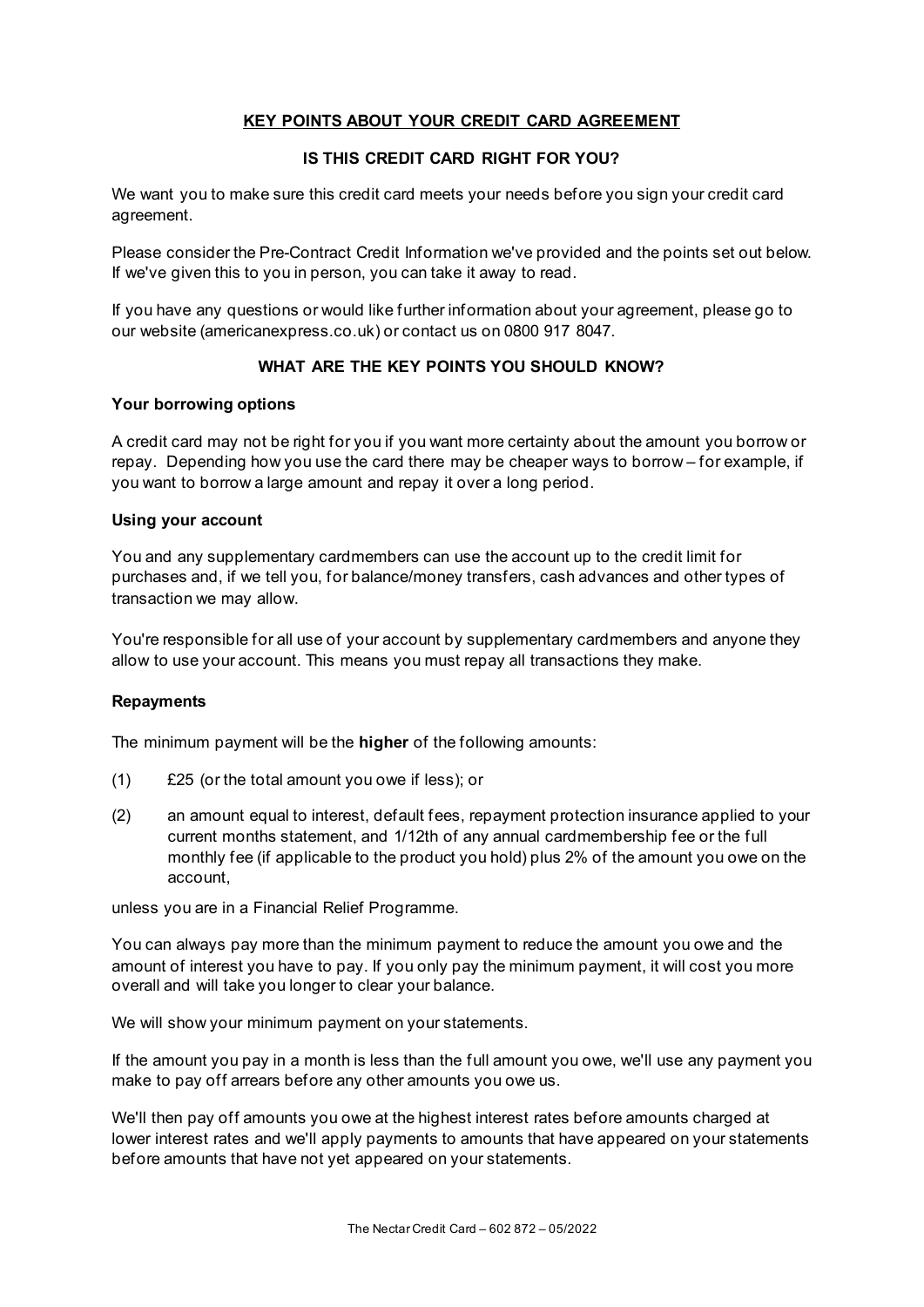## **Financial Relief Programmes**

In the event of you experiencing financial difficulties, we may offer you reduced minimum payments for a limited period (a 'Financial Relief Programme'). This may also be accompanied by financial relief in the form of a reduction of the interest rates applicable to your account.

We will confirm any conditions attached to your Financial Relief Programme with you in writing, including details of how your minimum payment is calculated together with any specific duration. We will then update you using your periodic statements, including when your Financial Relief Programme will come to an end. The minimum payment amount will always be at least equal to any interest, default fees and 1/12th of any annual cardmembership fee or the full monthly fee (if applicable to the product you hold) plus 1% of the amount you owe on the account upon entry into the Financial Relief Programme (subject to a minimum of £5).

If you miss two or more payments whilst benefitting from a Financial Relief Programme you may lose these benefits.

When a Financial Relief Programme ends (either because you have exited from the Programme or because the programme period has come to an end) your minimum payments will be calculated as prior to your entry into the Financial Relief Programme.

### **Interest rates and charges**

The cardmembership fee for the first membership year is £0. After the first membership year, the full cardmembership fee of £25 will apply for each membership year. We'll charge it on the first statement date and then annually.

There are different ways to use the card and different interest rates and charges apply to these (we tell you more about these in the agreement). For example, using your card to withdraw cash or make a balance/money transfer is more expensive than using your card for purchases. If you:

- withdraw cash, you'll pay a fee of 3% on the cash amount (minimum £3); or
- make a balance/money transfer, you'll pay a fee of 3% on the amount you transfer.

We can change our rates and charges but we'll tell you about the change and how it will affect you before we make any change.

If we're changing your interest rate because the Base Rate has changed, we will tell you of this on the monthly statement before the change takes effect.

If we're increasing your interest rate because we are increasing your Personal Rate we'll give you at least 60 days' advance notice of the change.

We'll give you 30 days' notice for all other changes (unless they're to your advantage, in which case, we may make the change sooner).

If you don't want to accept an interest rate increase you can close the account and pay off the amount you owe at the unchanged rate.

If you're eligible for a promotional rate or financial relief rate offer, the interest free or reduced interest period will last for the period we tell you, after which the standard rate will apply.

### **Consequences of missing payments**

Missing payments can have serious consequences. It could mean: